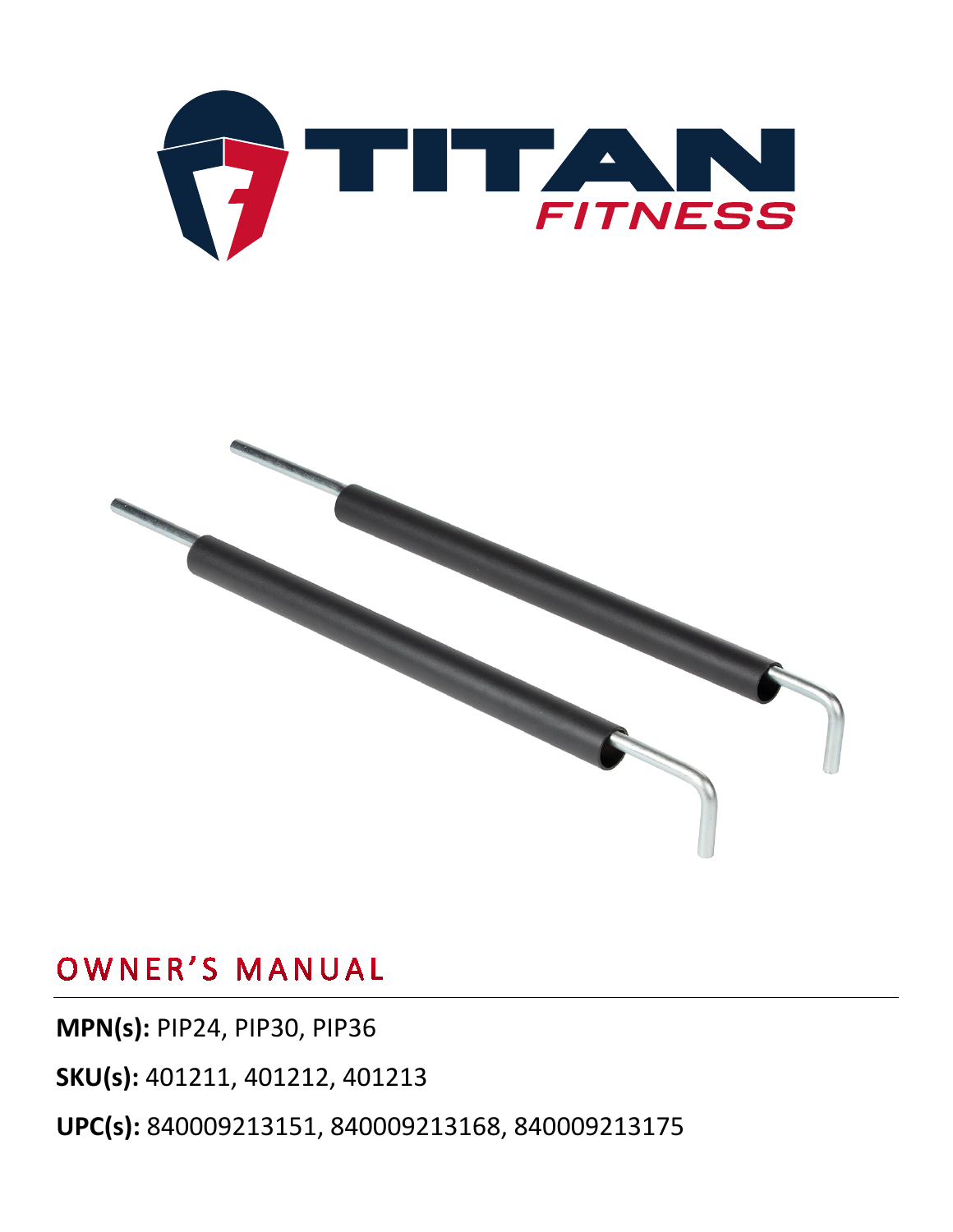

| <b>KEY</b>     | <b>BOX</b> | <b>DESCRIPTION</b>      | <b>QTY</b> |
|----------------|------------|-------------------------|------------|
| $\mathbf{(1)}$ |            | 24-IN PIPE              |            |
| (2)            |            | <b>24-IN SAFETY ROD</b> |            |

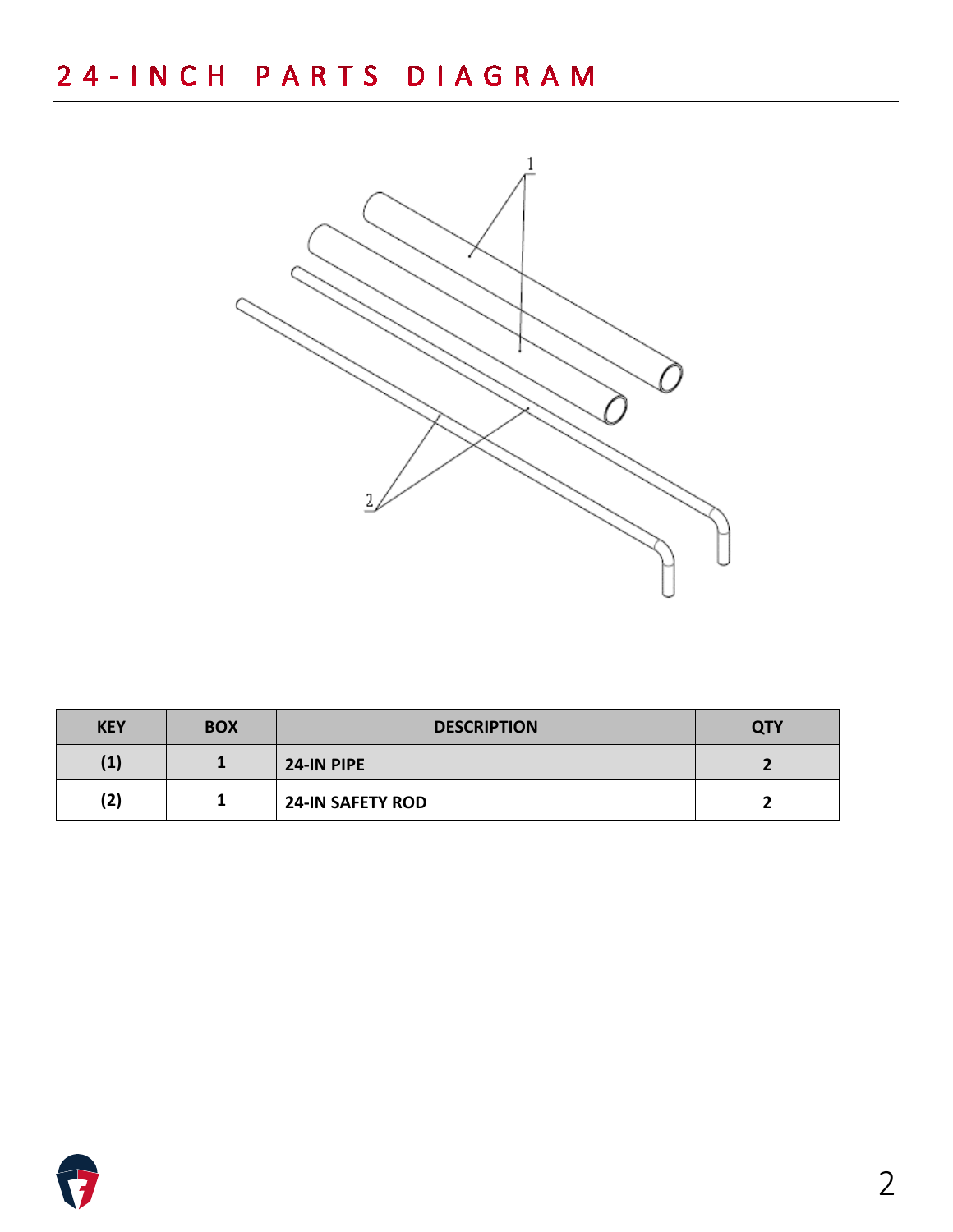

| <b>KEY</b> | <b>BOX</b> | <b>DESCRIPTION</b>      | QTY |
|------------|------------|-------------------------|-----|
| (1)        |            | 30-IN PIPE              |     |
| (2)        |            | <b>30-IN SAFETY ROD</b> |     |

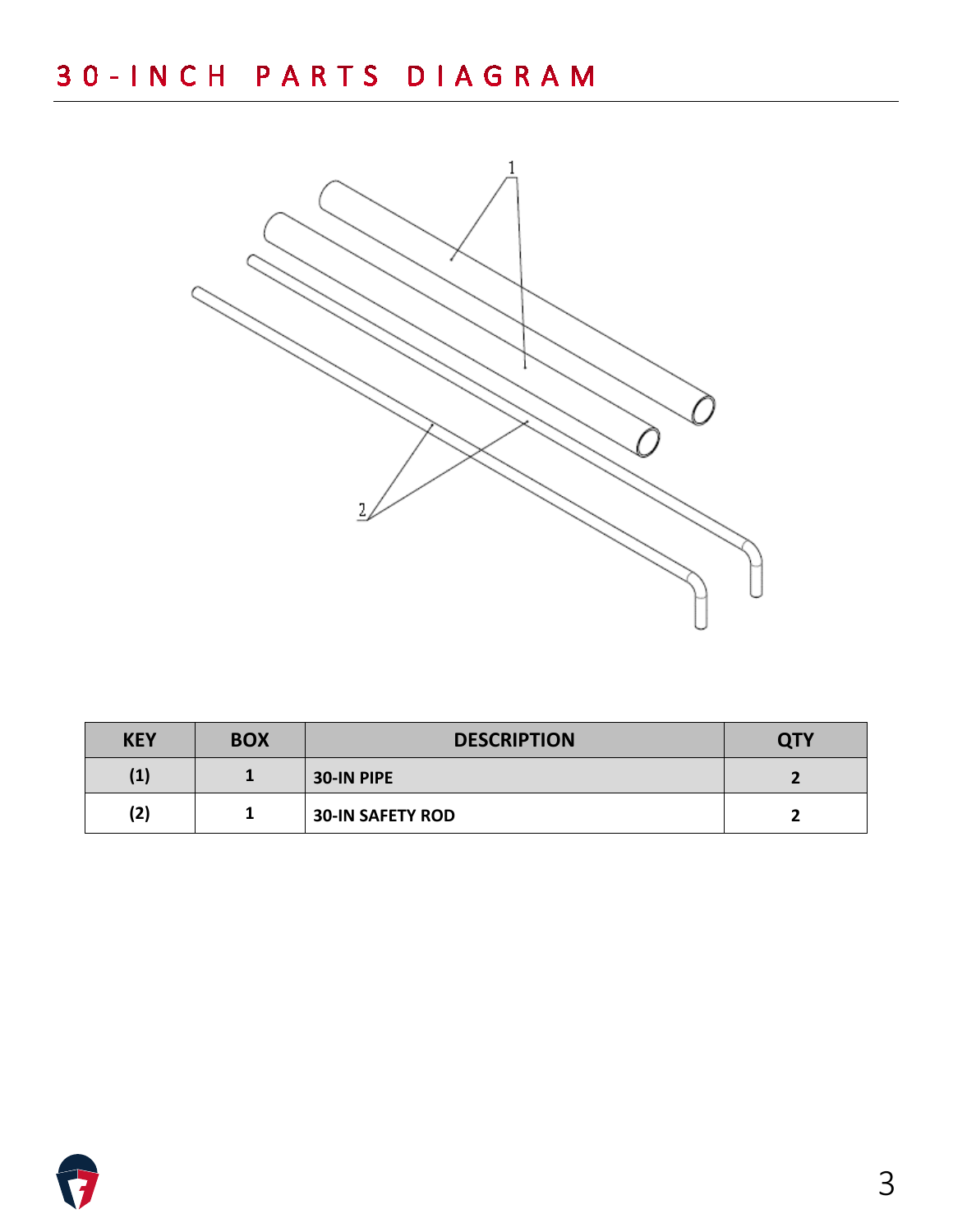

| <b>KEY</b> | <b>BOX</b> | <b>DESCRIPTION</b>      | <b>QTY</b> |
|------------|------------|-------------------------|------------|
| (1)        |            | 36-IN PIPE              |            |
| (2)        |            | <b>36-IN SAFETY ROD</b> |            |